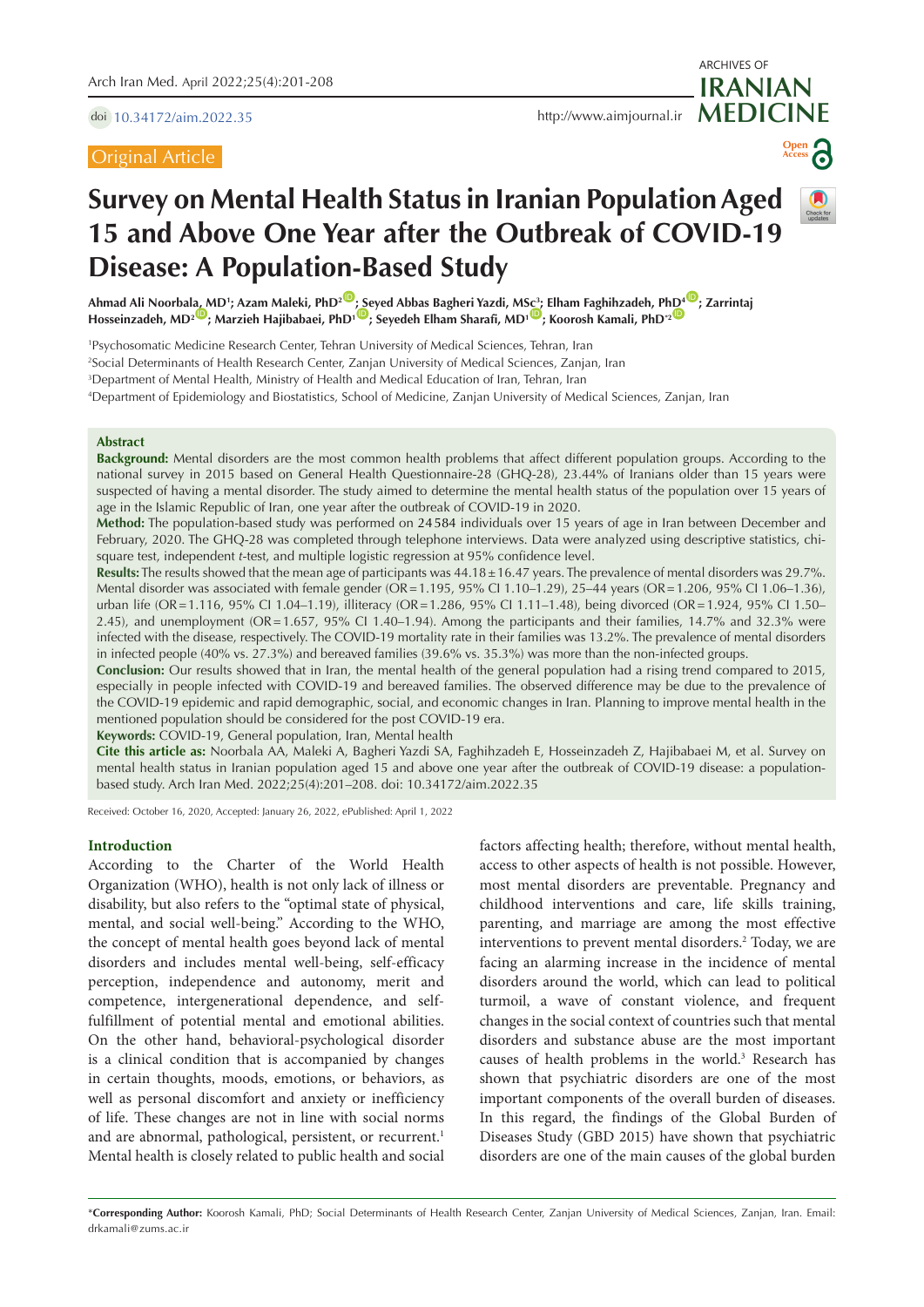of diseases.4 Of these patients, 75% live in low- and middleincome countries.<sup>5</sup> Mental disorders are one of the most common health problems affecting the adult population. The GBD (2015) has estimated that seven of the 25 main causes of "years lived with disability" worldwide are related to mental disorders. Major depressive disorder is in the second place, and anxiety is in the ninth place.<sup>6</sup>

Various studies have been conducted on the prevalence of mental disorders in Iran. In this regard, a systematic study was conducted on the prevalence of psychiatric disorders in Iran in 2007. In the mentioned systematic review, 35 studies were reviewed by the end of 2006, and the results showed that the prevalence of psychiatric disorders was 28.70% in screening studies and 18.60% in studies carried out using diagnostic interviews.7 In a study by Moradpour et al, that analyzed the results of the national mental health study in 2011 using the Bayesian method, the prevalence of psychiatric disorders in Iran was reported to be between 3.6% and 62.6%.<sup>8</sup> In the first large-scale study on the epidemiology of mental disorders in Iran using the general health questionnaire-28 (GHQ-28), Noorbala et al showed that the prevalence of suspected mental disorders in a statistical sample of 35,014 individuals aged 15 and older was about 21% (25.9% women and 14.9% men).<sup>9</sup> In another large-scale study conducted by Noorbala et al on a sample size of 36 000 individuals to assess mental health in the population over 15 years of age in urban and rural areas of Iran, the findings showed that 23.44% were suspected of having a mental disorder. The prevalence of mental disorders was 24.55% in urban and 20.89% in rural areas. Also, the prevalence of mental disorders increased significantly with age and was more common among women, divorced individuals, widows, and illiterate and low-literate, unemployed, and disabled individuals.<sup>10</sup>

The coronavirus pandemic has been transmitted from human to human since late December 2019, which is not only a threat to the physical health of the community but has also caused confusion and uncertainty in the community due to the ambiguity of the mutant virus function.<sup>11</sup> This disease has caused unbearable psychological pressures such as stress, anxiety, depression, and unresolved grief, and also the effects of post-traumatic stress have occurred in individuals with this disease. This issue has caused heavy damages for the affected communities.12 There is a variety of factors that may damage mental health and lead to increased anxiety and distress during the pandemic, such as personal concerns about the risk of infection and worries about other individuals' health, financial and work problems, school closure, and reduced social ties. The COVID-19 crisis has made mental health services more difficult, and this is particularly worrying because individuals with underlying mental health backgrounds may be more vulnerable.13 The long-term effects of the COVID-19 crisis on mental health are currently unknown. There is evidence that major stressful events, such as natural disasters, can have lasting effects on mental health.13 In a retrospective study carried out in the United States, it was found that 18.1% of individuals who recovered from COVID-19 had one of the symptoms of psychiatric disorders within 14 to 90 days after the infection, 5.8% of whom were new cases of the disease. In individuals over 65 years of age, the prevalence of dementia increased by 1.6%.<sup>14</sup> A cohort study conducted in China by Huang et al on patients with COVID-19 who had been discharged from the hospital between January 7 and May 29, 2020, showed that during 6 months after acute infection, COVID-19 survivors mainly experienced fatigue or muscle weakness, sleep problems, and anxiety or depression (anxiety or depression in 23% of patients).15 In another study, Shahriarirad et al showed that during the outbreak of COVID-19, 15.1% and 20.1% of the Iranian general population over 15 years of age had experienced clinical symptoms of depression and anxiety, respectively.16 Given the above-mentioned materials and the fact that mental disorders can cause years of severe disability, and considering that mental illnesses are among the most common diseases in the present age, with a brief look at the trend of mental and behavioral diseases and the problems caused by them in the world, paying serious attention to the diagnosis, care, and follow-up of mental health indicators is necessary. Therefore, the present research was conducted aiming to study the mental health status of the population over 15 years of age in the Islamic Republic of Iran, one year after the outbreak of COVID-19 (in 2020) to achieve the latest status of mental disorders in Iran and also investigate the relationship between mental disorders and the COVID-19 pandemic.

# **Materials and Methods**

The national survey was conducted in the form of a population-based study aiming to determine the mental health status of individuals over 15 years of age in the Islamic Republic of Iran between December and February 2020. The study population in the present research was the population over 15 years of age living in Iran. Assuming the prevalence of psychiatric disorders at  $30\%$  ( $P=0.3$ ), the first type error at 0.05, the accepted error at 0.04, and the effect of cluster sampling equal to 1.6, the sample size for each province was calculated as 825 individuals. Considering 31 provinces, the total sample size was 25 575 individuals.

Given the high penetration of landline and cell phones throughout the country and considering the lack of necessary and standard conditions for face-to-face surveys due to the prevalence of COVID-19, in the present study, the multi-stage random sampling method was used for data collection. Each province was considered as a cluster; in each province by observing the age and gender ratios, the random digit dialing sampling method was performed by trained questioners of the Jahad-Daneshgahi Polling Agency to access individuals. First, the number of samples for each province was determined according to the census and the statistical population of the study. Then, using a completely random method, landline and cell phone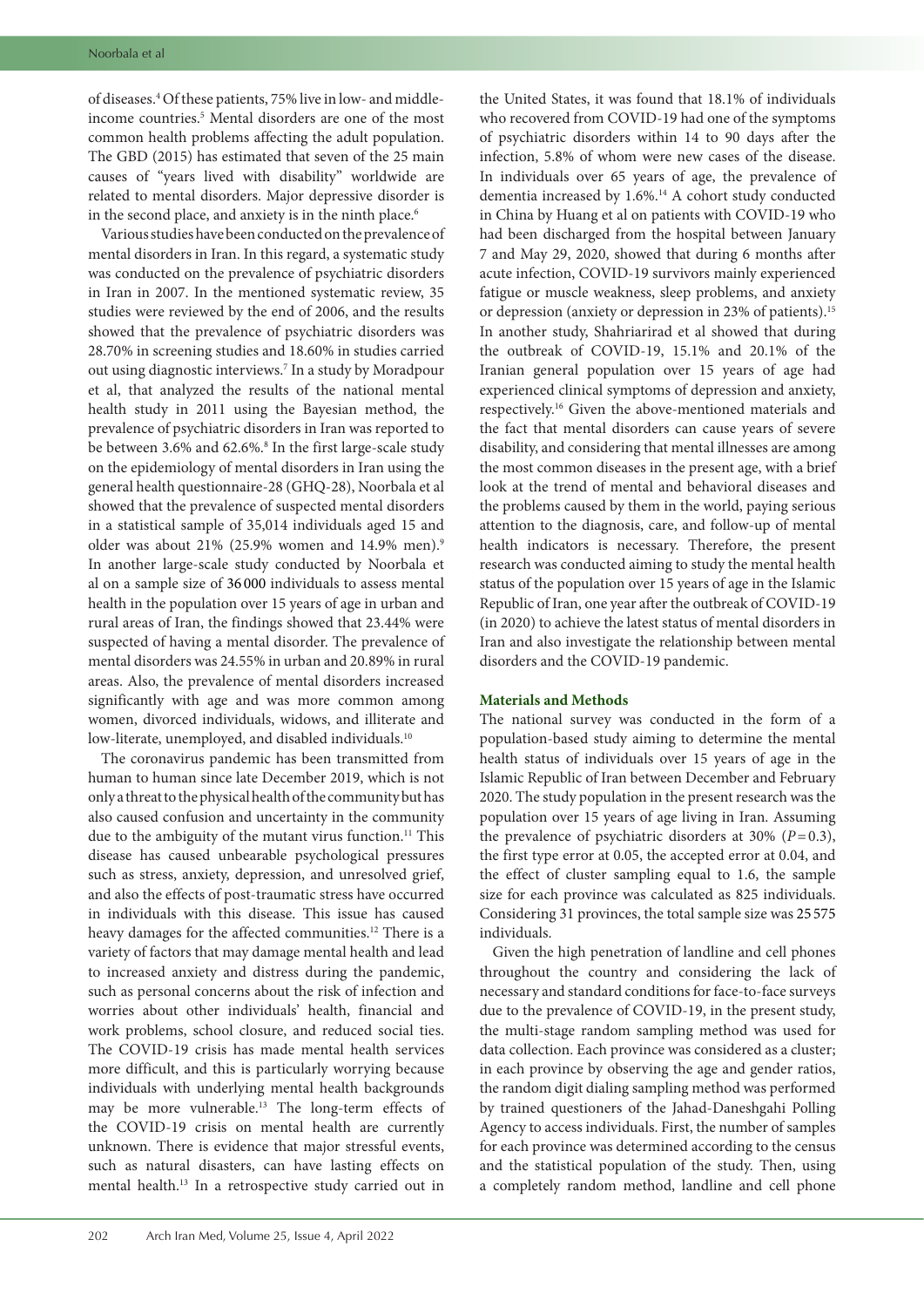numbers were generated for each province using the codes specified for each provincial capital city. After generating landline and cell phone numbers (including all operators) for each provincial capital city (and affiliated villages), the interviewers randomly completed the questionnaires by observing the age and gender ratios. About twothirds of the samples were assigned to cell phones, and the others were assigned to landlines. In landline calls, individuals living in residential houses were included in the statistical population of this survey, and commercial centers and public places (hospitals, schools) were considered guests and non-Iranian individuals outside the statistical population, and their questionnaires were not completed. The interviews were conducted by telephone, mostly in Persian, and in some provinces in Kurdish and in Azeri. The response rate in this survey was about 65%. The monitoring method was simultaneous, in such a way that the supervisors simultaneously monitored the interviewers' method of performing interviews and warned the interviewer if an error occurred; in cases where more serious errors occurred, such as not asking complete questions or completing a questionnaire outside the statistical population, the mentioned questionnaire was removed and replaced with another sample.

# *Data Collection Method*

Data were collected using telephone interviews in two sections: Demographic characteristics and mental health status. The demographic characteristics questionnaire included age, gender, marital status, employment, place of residence, COVID-19 status in the individual, infection or death due to COVID-19 disease in relatives, and duration and severity of COVID-19 disease.

To screen the individuals' mental health status, the GHQ-28 was used. This questionnaire designed by Goldberg and Hillier (1979) includes 4 subscales: Somatization symptoms (questions 1–7), anxiety symptoms - sleep disorder (questions 8–14), social dysfunction (questions 15–21), and depressive symptoms (questions 22–28). Scoring is based on a 4-point Likert scale ranging from 1 (at all) to 4 (much higher than usual). The scoring method used in this study was the traditional scoring method in which the options were scored as (0-0-1-1) and the subject's score varied between zero and 28. In this study, obtaining scores higher than 6 out of the total scores and those higher than 2 in the subscales indicated pathological symptoms. The validity and reliability of the Persian version of the questionnaire were reviewed and confirmed by Noorbala et al.<sup>17</sup>

# *Analysis of Results*

Data was weighted by the population covered for each province for estimating the cluster sampling. Weighted data were analyzed using the SPSS 16 software with descriptive statistics (number, percentage, mean, and standard deviation), chi-square test, independent *t* test, and multiple logistic regression with the inter method at 95% confidence level. To calculate the national prevalence of mental disorders, weighting was performed according to the population of each province. We tried generalized estimating equations (GEE) with an unstructured working correlation matrix and it showed that there were no correlations within 31 provinces. Therefore, the result of GEE was the same as logistic regression.

# **Results**

A total of 25 200 questionnaires were completed. Six hundred and sixteen questionnaires were not analyzed due to incomplete data; therefore, the reported results included 24 584 samples.

The results showed that the mean age of participants was  $44.18 \pm 16.47$  years. The highest percentage of participants were city residents (72.65%), male (50.07%), in the age group 25 to 44 years (37.61%), employed (40.32%), and married (73.36%), and had education levels of above diploma & bachelor (26.38%). The highest percentage of participants' residential homeownership was personal (79.5%). The overall prevalence of suspected mental disorders in the population over 15 years of age was 29.7%. Based on demographic variables, the percentage of suspected mental disorders in women (31.75%), city residents (29.49%), the age group 25 to 44 years (31.40%), and divorced (45.70%), illiterate (30.77%), and unemployment individuals (38.86%) was higher than other groups ([Table](#page-3-0) 1).

We applied the age-sex standardized prevalence based on a combination of the age-sex population of Iran. The standardized relative frequency distribution of the GHQ-28 subscales in the Iranian individuals aged 15 years and older showed that, in general, the highest percentage of suspected mental disorders was in the dimension of anxiety (32.34%), and the lowest percentage was in the dimension of depressive symptoms (25.24%). The prevalence of suspected mental disorders in all four domains of the GHQ-28, including anxiety, depression, social dysfunction, and somatization, was higher in women than men ([Table](#page-3-1) 2).

Comparison of the mean total score of the test and that of each GHQ-28 subscale in terms of gender showed a statistically significant difference  $(P=0.001)$  such that the mean scores in all 4 dimensions and the total score of the test were higher in women than men ([Table](#page-4-0) 3).

Logistic regression analysis showed that the OR of having symptoms of suspected mental disorders in women was greater than men (OR=1.195, 95% CI 1.10–1.29). The OR of having suspected mental health symptoms in the 25–44 years age group was higher than those aged under 25 years (OR=1.206, 95% CI 1.06–1.36). Also, factors such as place of residence, marital status, education level, and employment of individuals predicted mental health status such that the presence of symptoms of suspected mental disorders was higher in city residents ( $OR = 1.116$ , 95% CI 1.04–1.19), the illiterate (OR=1.286, 95% CI 1.11–1.48), divorced (OR=1.924, 95% CI 1.50–2.45), and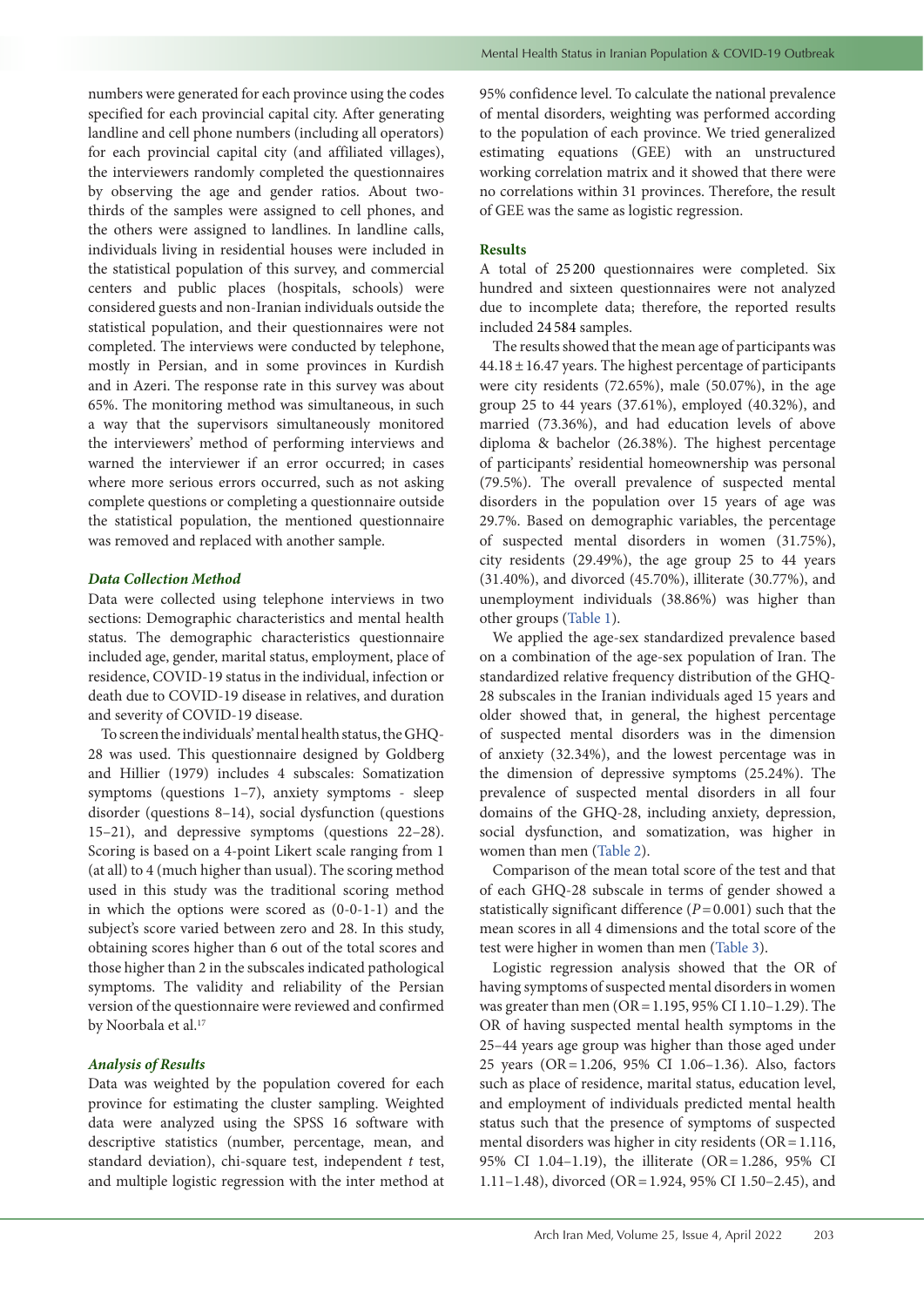<span id="page-3-0"></span>

| <b>Demographic Factors</b> |                             |       | Sample size            | <b>Suspected of Mental Disorders</b> |        |                         |  |
|----------------------------|-----------------------------|-------|------------------------|--------------------------------------|--------|-------------------------|--|
|                            |                             | No.   | $\sqrt[0]{\mathbf{0}}$ | No.                                  | $\%$   | 95% Confidence Interval |  |
| Gender                     | Male                        | 12309 | 50.07%                 | 3195                                 | 26.64% | $(25.86 - 27.44)$       |  |
|                            | Female                      | 12275 | 49.93%                 | 3795                                 | 31.75% | $(30.92 - 32.59)$       |  |
| Residency                  | Urban                       | 17860 | 72.65%                 | 5129                                 | 29.49% | $(28.81 - 30.17)$       |  |
|                            | Rural                       | 6724  | 27.35%                 | 1861                                 | 28.41% | $(27.33 - 29.51)$       |  |
| Age groups                 | $15 - 24$                   | 3373  | 13.73%                 | 928                                  | 28.10% | $(26.60 - 29.70)$       |  |
|                            | $25 - 44$                   | 9242  | 37.61%                 | 2844                                 | 31.40% | $(30.50 - 32.40)$       |  |
|                            | $45 - 64$                   | 8528  | 34.71%                 | 2350                                 | 28.30% | $(27.40 - 29.30)$       |  |
|                            | $\geq 65$                   | 3429  | 13.95%                 | 867                                  | 26.30% | $(24.80 - 27.80)$       |  |
|                            | Married                     | 17948 | 73.36%                 | 4992                                 | 28.52% | $(27.85 - 29.19)$       |  |
|                            | Widowed                     | 1306  | 5.34%                  | 417                                  | 33.17% | $(30.61 - 35.81)$       |  |
| Marriage status            | Divorced                    | 313   | 1.28%                  | 138                                  | 45.70% | $(40.14 - 51.33)$       |  |
|                            | Single                      | 4837  | 19.77%                 | 1401                                 | 29.54% | $(28.26 - 30.86)$       |  |
|                            | Separated                   | 61    | 0.25%                  | 26                                   | 44.07% | $(31.94 - 56.77)$       |  |
| Education                  | Illiterate and Read & Write | 4380  | 17.90%                 | 1294                                 | 30.77% | $(29.39 - 32.18)$       |  |
|                            | Elementary & secondary      | 5644  | 23.07%                 | 1603                                 | 29.03% | $(27.85 - 30.24)$       |  |
|                            | Diploma                     | 6172  | 25.22%                 | 1735                                 | 28.85% | $(27.71 - 30.00)$       |  |
|                            | Above diploma & Bachelor    | 6454  | 26.38%                 | 1841                                 | 29.08% | $(27.97 - 30.21)$       |  |
|                            | Master and above            | 1818  | 7.43%                  | 500                                  | 27.87% | $(25.83 - 29.98)$       |  |
|                            | Employed                    | 9860  | 40.32%                 | 2605                                 | 27.05% | $(26.17 - 27.94)$       |  |
|                            | Unemployed                  | 1553  | 6.35%                  | 586                                  | 38.86% | $(36.42 - 41.34)$       |  |
| Job status                 | Student                     | 2071  | 8.47%                  | 562                                  | 27.52% | $(25.62 - 29.49)$       |  |
|                            | Housewife                   | 7963  | 32.56%                 | 2488                                 | 32.17% | $(31.14 - 33.22)$       |  |
|                            | Retired & Pensioner         | 2794  | 11.43%                 | 653                                  | 23.98% | $(22.41 - 25.61)$       |  |
|                            | Unable to work              | 214   | 0.88%                  | 74                                   | 35.75% | $(29.45 - 42.44)$       |  |
| Total                      |                             | 23945 |                        | 6990                                 | 29.70% | $(29.80 - 28.60)$       |  |

<span id="page-3-1"></span>**Table 2.** Standardized Relative Frequency Distribution of GHQ-28 Subscales in Population Over 15 Years of Age after COVID-19

| GHQ-28 Subscales   |                                          | Male   | <b>Female</b> | <b>Total</b> |
|--------------------|------------------------------------------|--------|---------------|--------------|
| Somatization       | Suspected of disorder (Score 2 and more) | 23.49% | 31.60%        | 27.52%       |
|                    | Healthy (Score 1 and less)               | 76.51% | 68.40%        | 72.48%       |
|                    | Suspected of disorder (Score 2 and more) | 29.18% | 35.55%        | 32.34%       |
| Anxiety            | Healthy (Score 1 and less)               | 70.82% | 64.45%        | 67.66%       |
|                    | Suspected of disorder (Score 2 and more) | 28.00% | 30.29%        | 29.13%       |
| Social dysfunction | Healthy (Score 1 and less)               | 72.68% | 68.12%        | 70.41%       |
|                    | Suspected of disorder (Score 2 and more) | 24.79% | 25.70%        | 25.24%       |
| Depression         | Healthy (Score 1 and less)               | 75.21% | 74.30%        | 74.76%       |
| Mental disorders   | Suspected of disorder (Score 6 and more) | 27.32% | 31.88%        | 29.59%       |
|                    | Healthy (Score 5 and less)               | 72.68% | 68.12%        | 70.41%       |

unemployed (OR=1.657, 95% CI 1.40–1.94) compared to the other groups [\(Table](#page-4-1) 4).

In the present study,  $14.7\%$  (n=3624) of individuals reported a history of COVID-19 infection. The majority of participants (51.7%) experienced the infection for 1 to 3 months (52.1%). Also, the percentage of COVID-19 infection or death due to this disease in their families was 32.3% and 13.2%, respectively.

Suspected mental disorders had a statistically significant association with the COVID-19 infection

status, the experience of infection or death due to COVID-19 in their families, severity, and duration of COVID-19 infection: suspected mental disorders were found in 40%, 35.9%, and 39.6% of individuals with a history of infection, the experience of infection in their families, and bereaved families, respectively (*P*<0.05). Furthermore, the rate of suspected mental disorders increased with increasing severity of COVID-19 infection and decreased when passed more than one month since the infection ([Table](#page-5-0) 5).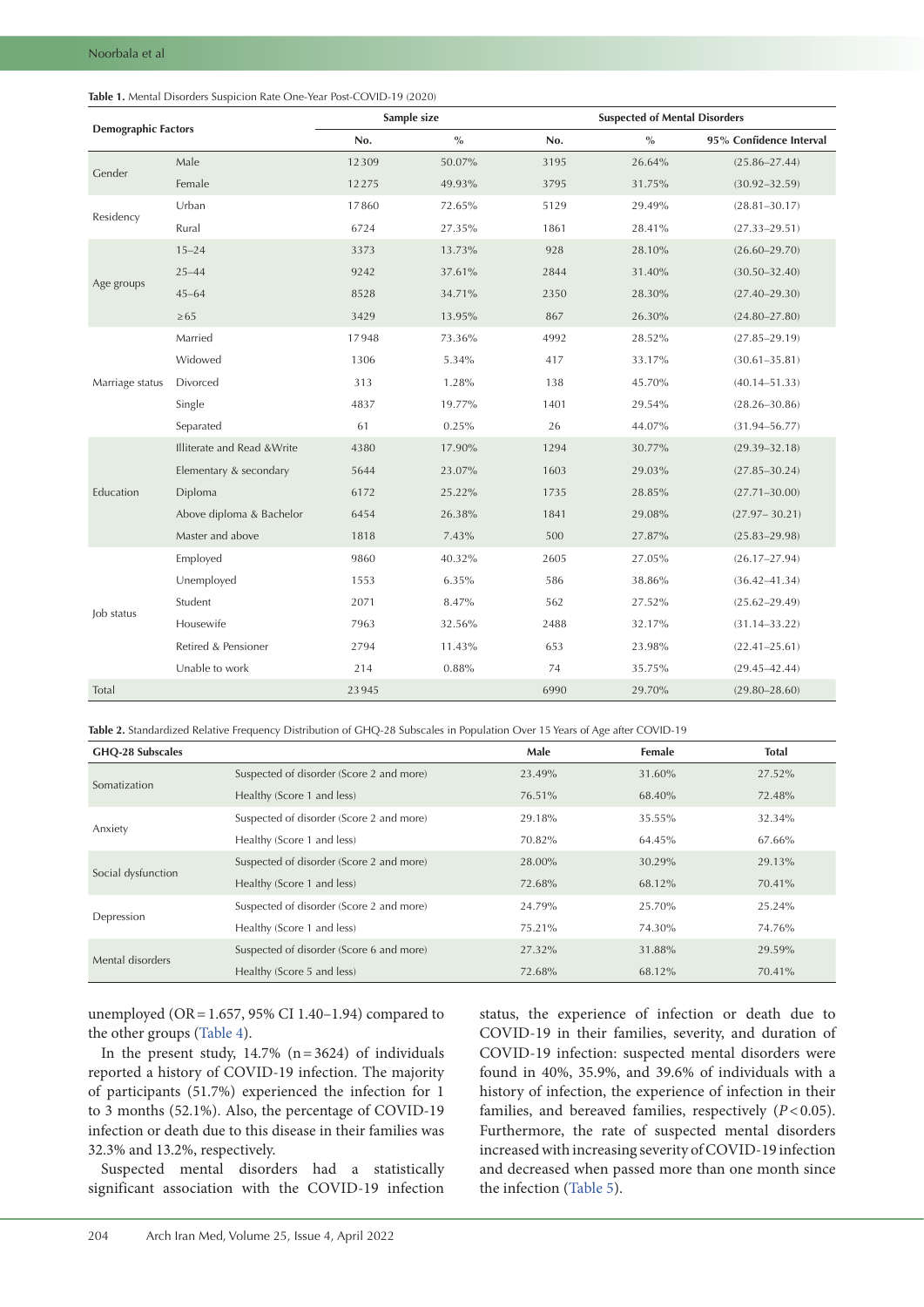# <span id="page-4-0"></span>**Table 3**. Comparing the Mean Scores of the Participants' Scores in GHQ-28

| GHQ-28 Subscales/Gender |        | Mean | <b>Standard Deviation</b> | t        | df       | P     |
|-------------------------|--------|------|---------------------------|----------|----------|-------|
| Somatization            | Male   | 1.32 | 2.39                      | $-11.40$ | 24390.66 | 0.001 |
|                         | Female | 1.67 | 2.51                      |          |          |       |
| Anxiety                 | Male   | 1.53 | 2.44                      | $-9.64$  | 24397.94 | 0.001 |
|                         | Female | 1.84 | 2.55                      |          |          |       |
| Social dysfunction      | Male   | 1.52 | 2.44                      | $-4.01$  | 24353.56 | 0.001 |
|                         | Female | 1.65 | 2.53                      |          |          |       |
| Depression              | Male   | 1.35 | 2.45                      | $-2.98$  | 24246.34 | 0.003 |
|                         | Female | 1.44 | 2.51                      |          |          |       |
| Total                   | Male   | 5.71 | 9.28                      | $-7.33$  | 23903.34 | 0.001 |
|                         | Female | 6.61 | 9.63                      |          |          |       |

<span id="page-4-1"></span>**Table 4.** Logistic Regression Analysis of Suspected Mental Disorders According to Demographic Factors

| <b>Variables</b> |                             |       | Unadjusted   |       |         |              |
|------------------|-----------------------------|-------|--------------|-------|---------|--------------|
|                  |                             | OR    | 95% CI       | OR    | P value | 95% CI       |
| Gender           | Men (ref)                   |       |              |       |         |              |
|                  | Female                      | 0.781 | (074, 0.83)  | 1.196 | 0.001   | (1.10, 1.29) |
|                  | Rural (ref)                 |       |              |       |         |              |
| Residency        | Urban                       | 1.054 | (0.99, 1.12) | 1.116 | 0.002   | (1.04, 1.19) |
|                  | $15 - 24$ (ref)             |       |              |       |         |              |
|                  | $25 - 44$                   | 1.172 | (1.07, 1.28) | 1.206 | 0.003   | (1.06, 1.36) |
| Age group        | $45 - 64$                   | 1.010 | (0.92, 1.11) | 1.011 | 0.870   | (0.88, 1.15) |
|                  | $\geq 65$                   | 0.911 | (0.82, 1.01) | 0.841 | 0.037   | (0.71, 0.98) |
|                  | Single (ref)                |       |              |       |         |              |
|                  | Married                     | 0951  | (0.89, 1.02) | 0.960 | 0.414   | (0.87, 1.05) |
| Marital status   | Widowed                     | 1.184 | (1.04, 1.35) | 1.159 | 0.079   | (0.98, 1.36) |
|                  | Divorced                    | 2.007 | (1.59, 2.54) | 1.924 | 0.001   | (1.50, 2.45) |
|                  | Separated                   | 1.879 | (1.12, 3.15) | 1.805 | 0.027   | (1.06, 3.04) |
|                  | Master and above (ref)      |       |              |       |         |              |
|                  | Above diploma & bachelor    | 1.150 | (1.02, 1.30) | 1.070 | 0.264   | (0.95, 1.20) |
| Education        | Diploma                     | 1.059 | (0.94, 1.19) | 1.064 | 0.326   | (0.94, 1.20) |
|                  | Elementary & secondary      | 1.049 | (0.93, 1.18) | 1.125 | 0.069   | (0.99, 1.27) |
|                  | Illiterate and read & write | 1.061 | (0.94, 1.19) | 1.286 | 0.001   | (1.11, 1.48) |
|                  | Student (ref)               |       |              |       |         |              |
| Job-status       | Employed & pensioner        | 0.976 | (0.88, 1.09) | 0.968 | 0.668   | (0.83, 1.12) |
|                  | Unemployed                  | 1.674 | (1.45, 1.93) | 1.657 | 0.001   | (1.40, 1.94) |
|                  | Retired                     | 1.465 | (1.08, 1.98) | 1.742 | 0.001   | (1.25, 2.41) |
|                  | Unable to work              | 0.831 | (0.73, 0.95) | 0.952 | 0.589   | (0.79, 1.13) |

\*The inter method at a 95% confidence level.

# **Discussion**

The present research was a population-based study conducted aiming to determine the mental health status of individuals over 15 years of age in the Iranian population. The results of the current research showed that the overall prevalence of suspected mental disorders was 29.7% in the population over 15 years of age one year after the outbreak of the COVID-19 epidemic in Iran; also, the results showed that the overall prevalence of suspected mental disorders in women, city residents, the age group 25 to 44 years, divorced, illiterate, and unemployed

individuals, people with a history of COVID-19 disease, and those who experienced the infection or death of relatives due to COVID-19 was higher than others. Similarly, the rate of suspected mental disorders increased with increasing severity of COVID-19 disease and decreased when passed more than one month since the infection. Numerous studies have been conducted for many years on mental health status in different groups of the Iranian society. The first national study of mental health assessment in the Iranian population over 15 years of age was conducted by Noorbala et al. The prevalence of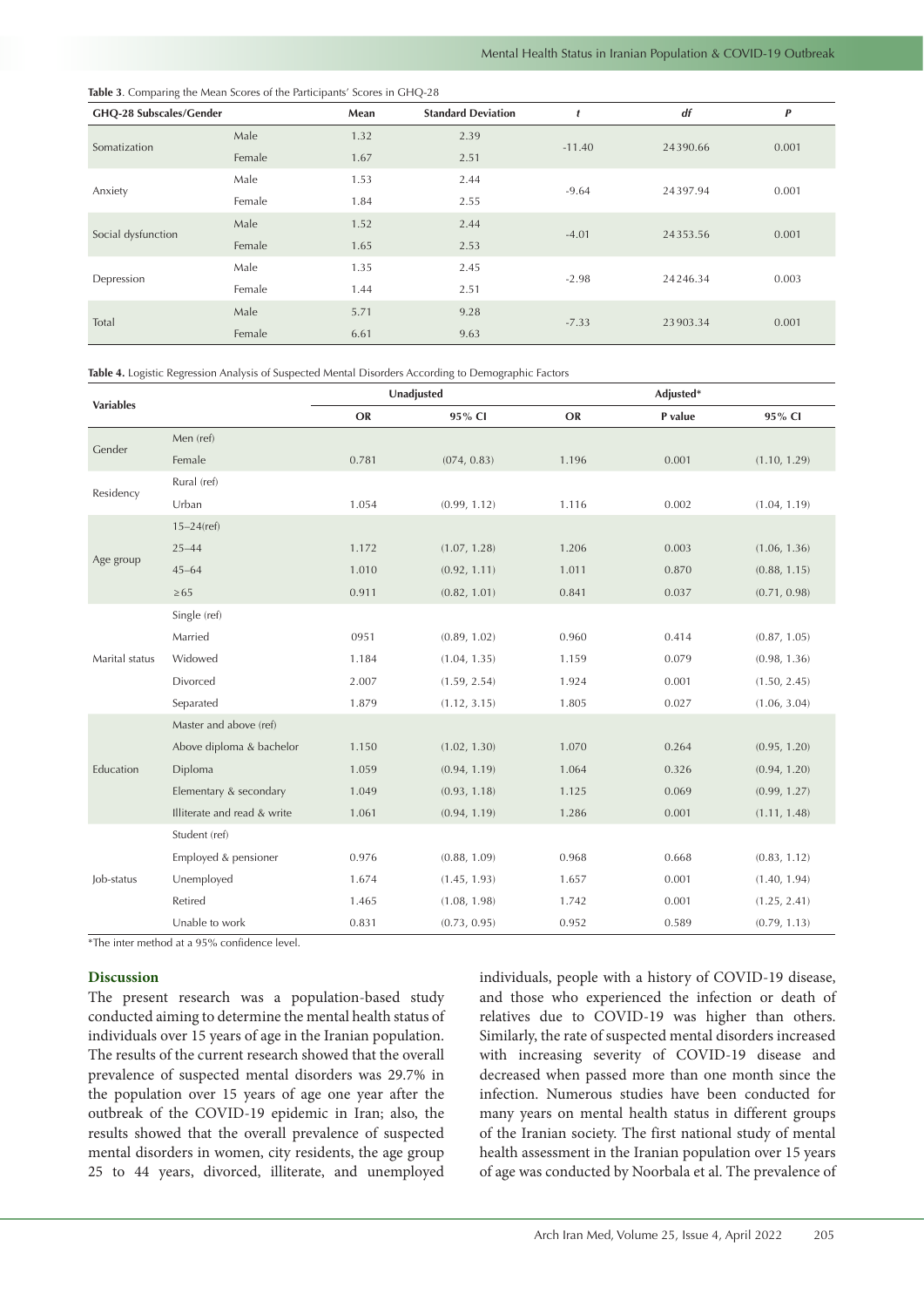<span id="page-5-0"></span>

| Variable                                |           | <b>Sample Size</b> |               | $GHQ \geq 6$ |               | GHQ < 6 |      | P     |
|-----------------------------------------|-----------|--------------------|---------------|--------------|---------------|---------|------|-------|
|                                         |           | No.                | $\frac{0}{0}$ | No.          | $\frac{0}{0}$ | No.     | $\%$ |       |
|                                         | Yes       | 3624               | 14.7          | 1411         | 40            | 2117    | 60   | 0.001 |
| Infected person by COVID-19             | No        | 20958              | 85.3          | 5579         | 27.3          | 14837   | 72.7 |       |
|                                         | Mild      | 1868               | 51.7          | 646          | 35.5          | 1176    | 64.5 |       |
| Intensity of the infection              | Moderate  | 1099               | 30.4          | 449          | 42            | 621     | 58   | 0.001 |
|                                         | Severe    | 646                | 17.9          | 314          | 50.2          | 312     | 49.8 |       |
|                                         | <1        | 128                | 3.6           | 66           | 54.11         | 56      | 45.9 |       |
|                                         | $1 - 3$   | 1863               | 52.1          | 738          | 40.5          | 1085    | 59.5 | 0.001 |
| Time passed since the infection (month) | $4 - 6$   | 866                | 24.2          | 312          | 37.2          | 526     | 62.8 |       |
|                                         | $7 - 9$   | 307                | 8.6           | 121          | 40.7          | 176     | 59.3 |       |
|                                         | $10 - 12$ | 409                | 11.4          | 156          | 38.9          | 245     | 61.1 |       |
|                                         | Yes       | 7928               | 32.3          | 2775         | 35.9          | 4954    | 64.1 | 0.001 |
| Family infected by COVID-19             | No        | 16643              | 67.7          | 4211         | 26            | 11995   | 74   |       |
|                                         | Yes       | 1050               | 13.2          | 404          | 39.6          | 615     | 60.4 |       |
| Family death due to COVID-19            | No        | 6884               | 86.8          | 2374         | 35.3          | 4342    | 64.7 | 0.008 |

suspected mental disorders using the GHQ-28 was 21%.9 In the second national study carried out by Mohammadi et al on mental health assessment using the Schedule for Affective Disorders and Schizophrenia (2001), it was shown that 17.10% of Iranians over 18 years of age suffered from at least one psychiatric disorder.<sup>18</sup> The third national study was conducted by Sharifi et al on the epidemiology of psychiatric disorders in Iran using the Composite International Diagnostic Interview-Second Edition (CIDI-2) and the GHQ-28. In their study, they reported that 23.6% of individuals 15–64 years of age had suffered from at least one psychiatric disorder during the past 12 months, accounting for 26.5% in women and 20.8% in men.19 The fourth national study was conducted by Noorbala et al on mental health in Iran using the GHQ-28. The results showed that a total of 23.44% of the subjects were suspected of having a mental disorder.<sup>10</sup> The prevalence of suspected mental disorders in the present study was not consistent with the results of the abovementioned studies. The reason for this inconsistency can be due to differences in the statistical population and different types of methodology and measurements. Considering these differences, this finding shows that the prevalence of mental disorders has been increasing over the years in Iran, and the incidence of COVID-19 and the special post-COVID-19 conditions can impose an additional burden in this regard. Furthermore, we experience severe economic pressures (most of them unrelated to the COVID-19) in recent years in Iran.

According to the results of a meta-analysis published in 2020, the prevalence of psychiatric disorders in Iran based on screening tests and clinical interviews was 31.03% and 25.42%, respectively, $7$  almost consistent with the results of the present study. In another study performed to examine the longitudinal changes in mental health status from 1999 to 2015 in the Iranian population over 15 years of age, the prevalence of suspected mental disorders was shown to

shift from 21% in 1999 to 23.4% in 2015. Also, in over 15 years, the prevalence of suspected mental disorders has increased 1.12 times. The frequency distribution of suspected mental disorders in terms of place of residence in 1999 changed from rural to urban population in 2015. However, in both periods, the prevalence of mental disorders in individuals over 65 years of age, as well as divorced and illiterate individuals was higher than other groups.20 The high prevalence of mental disorders is not only related to Iran but is also a global concern such that according to the results of reviewing 42 articles published between 1978 and 2015, the probability of the occurrence of mental disorders has increased 1.17 times in most countries.21

The results of the current research were different from the results of Noorbala et al in terms of the general prevalence of suspected mental disorders and their distribution in age groups; in the present study, individuals aged 25 to 44 years had the highest percentage of disorders, showing that the frequency of disorders has shifted to the young-to-middle age group compared to 2015. The overall prevalence of suspected mental disorders has also increased compared to 2015. However, similar to previous years, the individuals' place of residence, literacy level, and marital status are factors associated with the prevalence of suspected mental disorders. The observed difference may be due to the prevalence of the COVID-19 epidemic and rapid demographic, social, and economic changes in Iran, which play an important role in shaping the individuals' health and might sound the alarm for the officials and planners in the field of mental health so that, with proper planning, the resultant adverse consequences can be prevented in this regard.

In the present study, the factors of age, gender, place of residence, marital status, education level, and employment predicted mental health status such that the presence of symptoms of suspected mental disorders in city residents,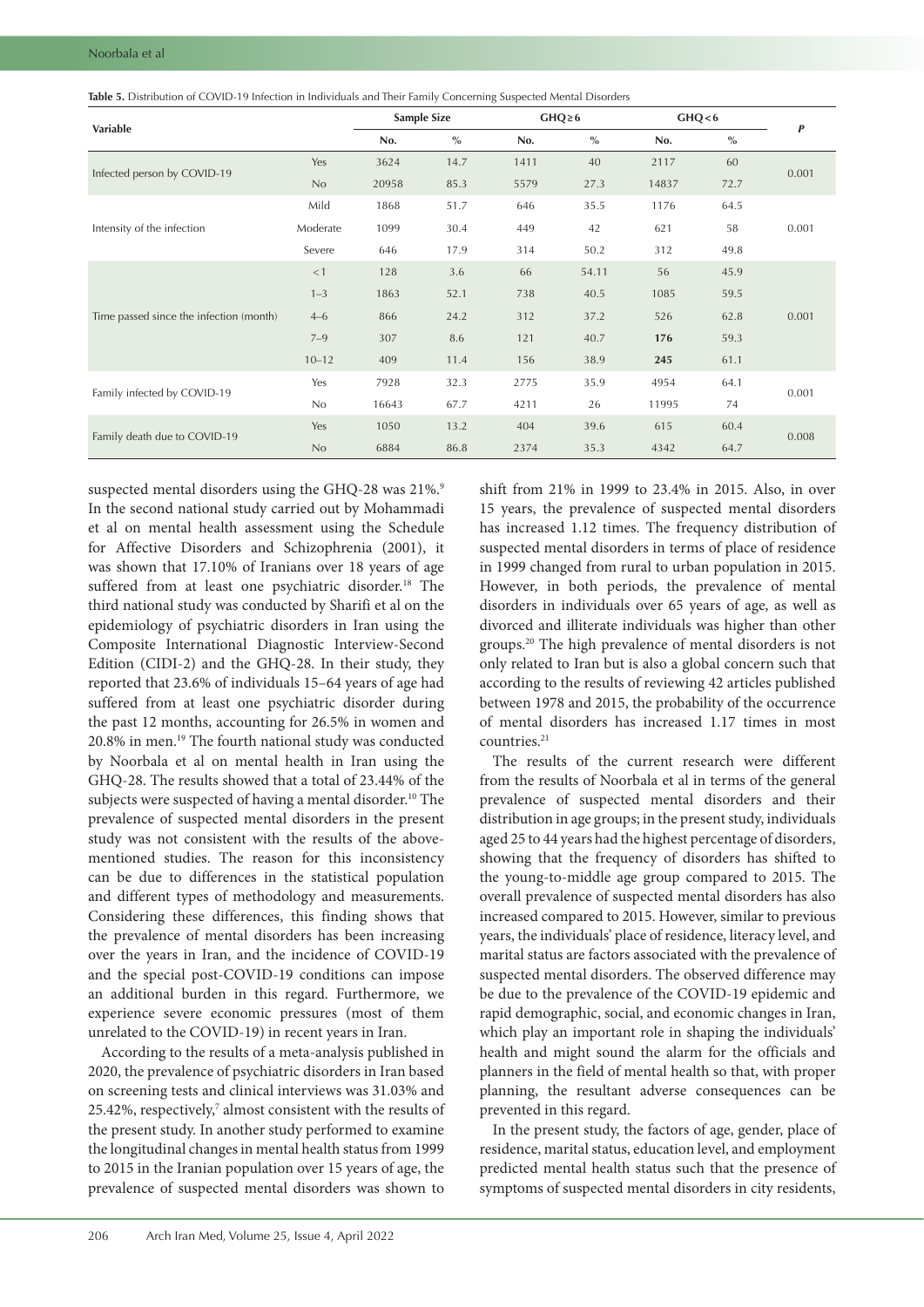and illiterate, divorced, and unemployed individuals was more frequent than other groups.

In a similar study in the form of a national mental health survey, Tavousi et al assessed the mental health of 19 949 individuals of the Iranian population using the GHQ-28. The reported results showed that 29.8% of the population aged 18 to 65 years had some degree of mental disorders. Also, mental disorders were more common in women than men, but the difference was not statistically significant, while the relationship of mental health status with increasing age, education, and unemployment was statistically significant.<sup>22</sup> The results of the present study were consistent with the results of the above-mentioned studies in terms of the overall prevalence of suspected mental disorders but not in terms of some predictors of mental health, including education level and age. The observed difference can be due to differences in the age range of the statistical population, as well as the scoring method of mental health measuring instruments compared to the above-mentioned studies. This finding indicates that environmental factors are as much involved in the incidence of symptoms of suspected mental disorders as biological factors. However, most environmental factors are modifiable or preventable.

The results of the present study showed that the highest and the lowest percentage of suspected mental disorders pertained to the anxiety subscale (32.40%) and the scope of depressive symptoms (24.80%), respectively. The prevalence of suspected mental disorders in all four domains of the GHQ-28, including anxiety, depression, social dysfunction, and somatization, was higher in women than men. Also, the assessment of the status of COVID-19 infection in the participants showed that  $14.7\%$  (n = 3,624) reported a history of COVID-19 infection.

The prevalence of suspected symptoms of anxiety disorder and depression in the present study was higher than the findings of Shahriarirad et al who reported that during the outbreak of COVID-19, 15.1% and 20.1% of the Iranian general population over 15 years of age had experienced clinical symptoms of depression and anxiety, respectively. Higher education had been reported as a protective factor, and the female gender and the high number of members in a family had been reported as risk factors.16 The observed differences may be due to the psychological effects associated with the prolongation of the COVID-19 epidemic.

Similar to Iran, the COVID-19 epidemic has had unprecedented effects on the mental health of people in other parts of the world. The results of the systematic review showed that during the COVID-19 epidemic, the general population of some countries, including Denmark, China, Italy, Nepal, and Iran, experienced anxiety symptoms from 6.33% to 50.9% and depressive symptoms from 14.6% to 48.3%. Female gender, younger age group (40 years of age), the presence of chronic mental illnesses, unemployment, and student status were the most important risk factors associated with the infection.23 In a

retrospective study in the United States, it was found that 18.1% of the individuals who recovered from COVID-19 had one of the symptoms of a psychiatric disorder 14 to 90 days after the infection, 5.8% of whom were new cases. In individuals over 65 years of age, the prevalence of dementia increased by 1.6%.<sup>14</sup> A similar result has been also reported in the United Kingdom regarding the prevalence of mental disorders following an increase in the COVID-19 pandemic.<sup>24</sup> The results of the mentioned studies are higher than the results of our study in terms of anxiety disorder and depression. The observed difference can be due to differences in the methodologies of the studies or cultural-social differences.

As a psychological and social phenomenon, mental health plays a role not only in the mental quality of individuals but also in creating a healthy and positive life for all members of the society and consequently, a healthy social environment. The prevalence of mental disorders is a social emergency and requires proper planning and intervention that should be considered by planners and policymakers. The increasing prevalence of mental disorders in our results compared to 2015 shows that the planning and policy-making may not have been sufficient to reduce mental disorders in previous years or effective in critical situations such as the COVID-19 epidemic.

# *Limitations*

One of the limitations of the present study was the lack of necessary conditions for conducting a face-to-face survey due to the prevalence of COVID-19. Therefore, to overcome this limitation, by observing scientific and precise instructions, the telephone data collection method was used. The second limitation was the self-reporting method of data collection. Therefore, the reported rate of infected COVID-19 cases may be different from the official reports. It is suggested that the findings of the present study should be used and generalized considering the above-mentioned limitation.

# **Conclusion**

In conclusion, the results of the present study showed that the mental health status of the population over 15 years of age in Iran had an increasing trend compared to 2015. Also, people with COVID-19 and bereaved families had a higher prevalence of mental health disorders. The observed difference may be due to the prevalence of the COVID-19 epidemic and rapid demographic, social, and economic changes in Iran. The prevalence of disorders in terms of subscales showed that anxiety disorder was reported higher than social dysfunction and somatization. Planning to improve mental health in the Iranian population should be considered for the post COVID-19 era, like other parts of the world, especially in women, low-educated and unemployed individuals.

# **Acknowledgement**

The reported results have been extracted from a research project